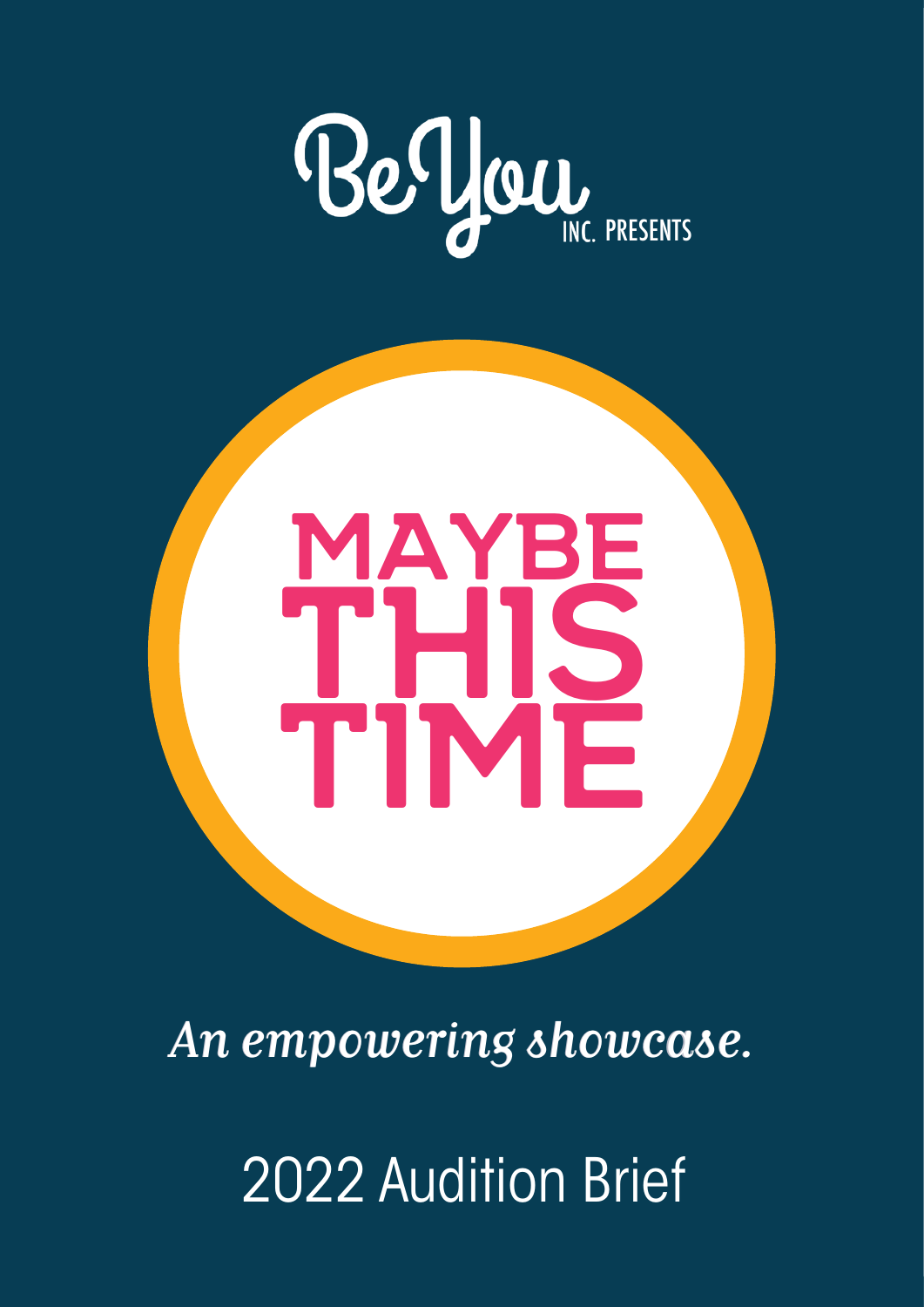### **Maybe This Time Maybe THIS Time**

Be You Inc is excited to be presenting Maybe This Time: An Empowering Showcase again in 2022 and we're looking for our next cohort of artists.

The theme of the showcase is empowerment, though it's also our goal for the whole process. To empower our cast, and give them the tools to navigate the industry.

Your journey within this industry is infinite.

We want to empower and prepare you for this showcase and for your career in the industry by teaching you sustainable skills in:

- Wellbeing for performers, including managing your emotions and dealing with anxiety;
- Communication, both in how you represent yourself, how to market yourself, and how to be seen as a professional; and
- Preparation, in both organising your life as a performer, and also how to show up to rehearsals with confidence.

We do this while creating an empowering showcase.

We will consult with our successful applicants to tailor our curriculum to your personal needs, get mentors on board that you'd like to learn from, and provide a person-centred approach to your journey with us.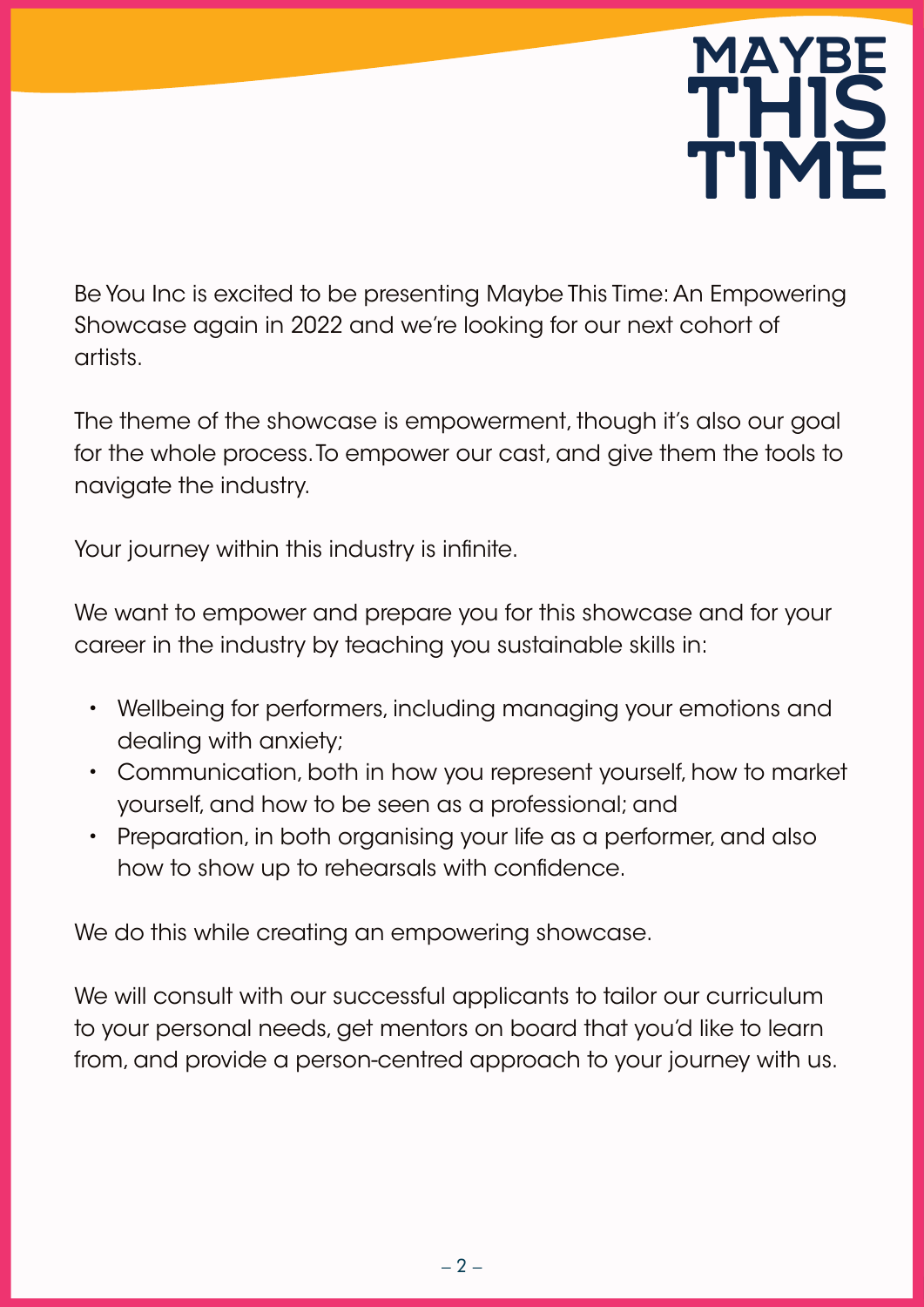

# GIMME THE DATES

### **Auditions**

Initial Submissions will close on Saturday 19 March 2022. In person callback will be between Saturday 2 April and Sunday 10 April.

#### **Rehearsals**

Sunday 8 May until Wednesday 22 June (Sundays, Mondays, Wednesdays)

#### **The Showcase**

Sunday 26 June at The MC ShowRoom

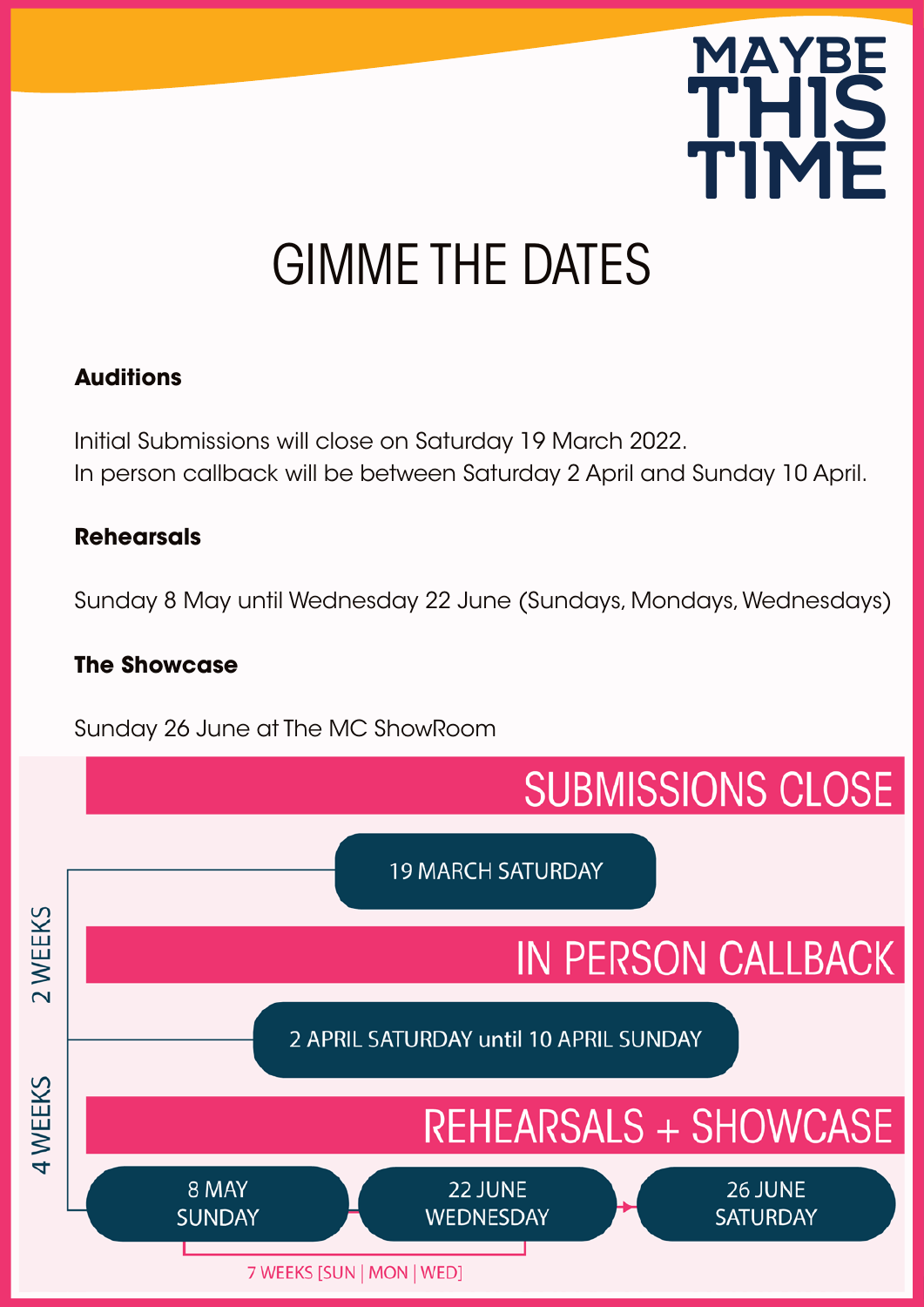

# How much will it cost?

We believe in making opportunities such as these affordable and accessible.

We will charge a fee to cover the rehearsal venue costs with a view to pay these fees back once we make profit. This will work out to roughly \$100 for the program.

Theatre doesn't have to be expensive when it comes from the heart.

# What will I gain?

By the end of the rehearsal period, you will have:

- Learned techniques in personal wellbeing and mindfulness
- Extended your skills in ensemble singing, dancing and acting
- Learned how to adequately prepare for auditions and rehearsals
- Gained insight into developing your personal brand
- Skills in creating a professional showreel
- Put on a fantastic showcase for agents and your showreel

# Who are we looking for?

If you're looking to make it in the music theatre industry, have been trying hard to up-skill, have been facing many setbacks, haven't been successful getting into a tertiary course - we want to help YOU!

We're looking for passionate performers who just need a break.

People who put the story first when they perform, or want to learn how to!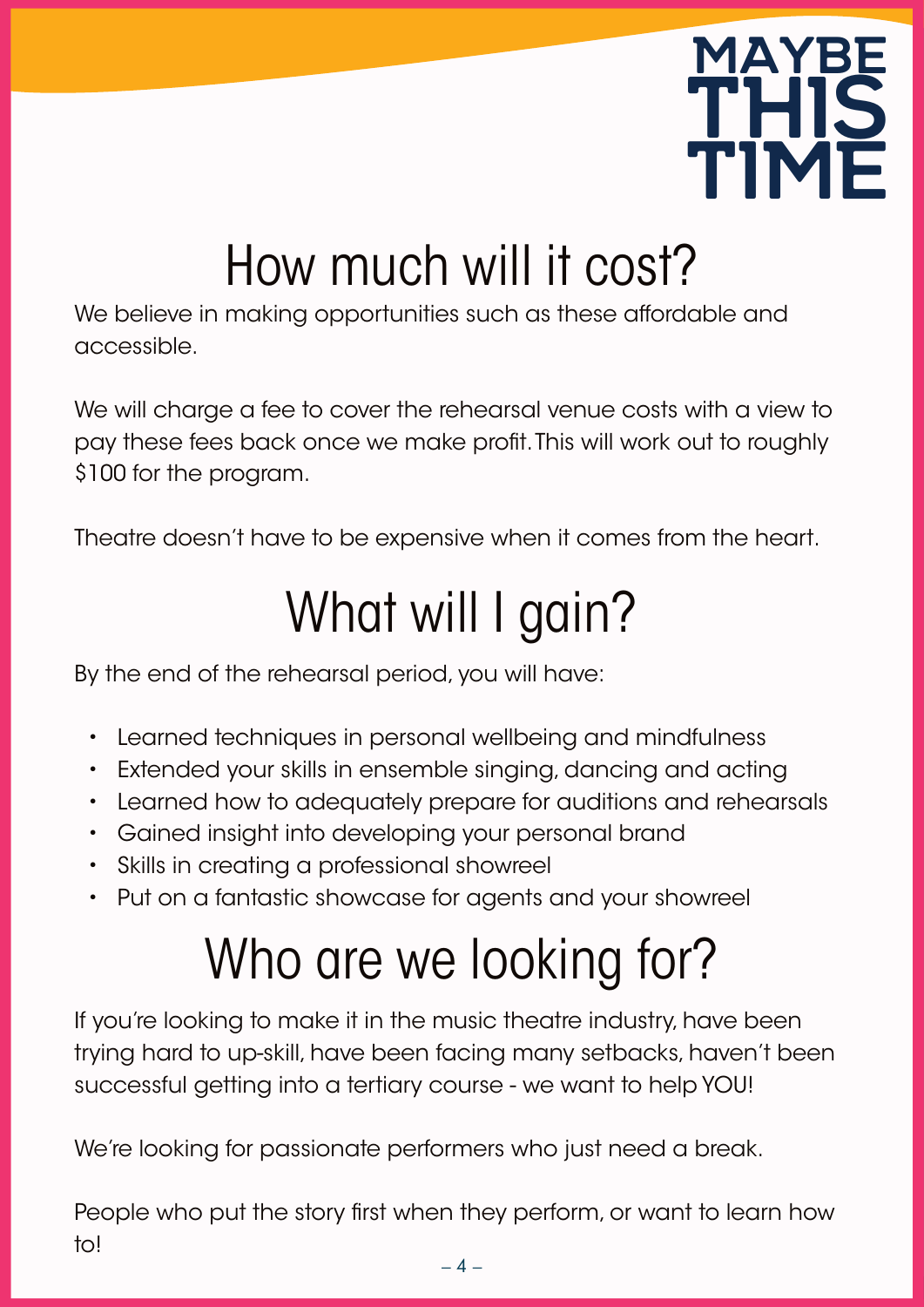

# AUDITION DETAILS

To align with our values, we will be running a person-centred casting process.

This will feel odd to some people, as we're basing our audition approach on finding out who you are, where you need to go, if we're able to help you get there, and the non-talent-related outcomes that you would benefit from.

The initial round is a video submission and application form. The callback round will be an interview style

Submissions close:

## **19 MARCH 11:59pm**

In person callback interviews between:

### **2 - 10 APRIL**

Our application form allows us to learn a bit about you. We'll use your response to understand what's important to you from the moment you apply, and what you feel you need to be provided to be empowered.

Please prepare a video with the following:

- A short introduction that introduces yourself and what you find challenging about your career as a performer.
- Two contrasting songs (one that you feel really shows storytelling and one that you find challenging).